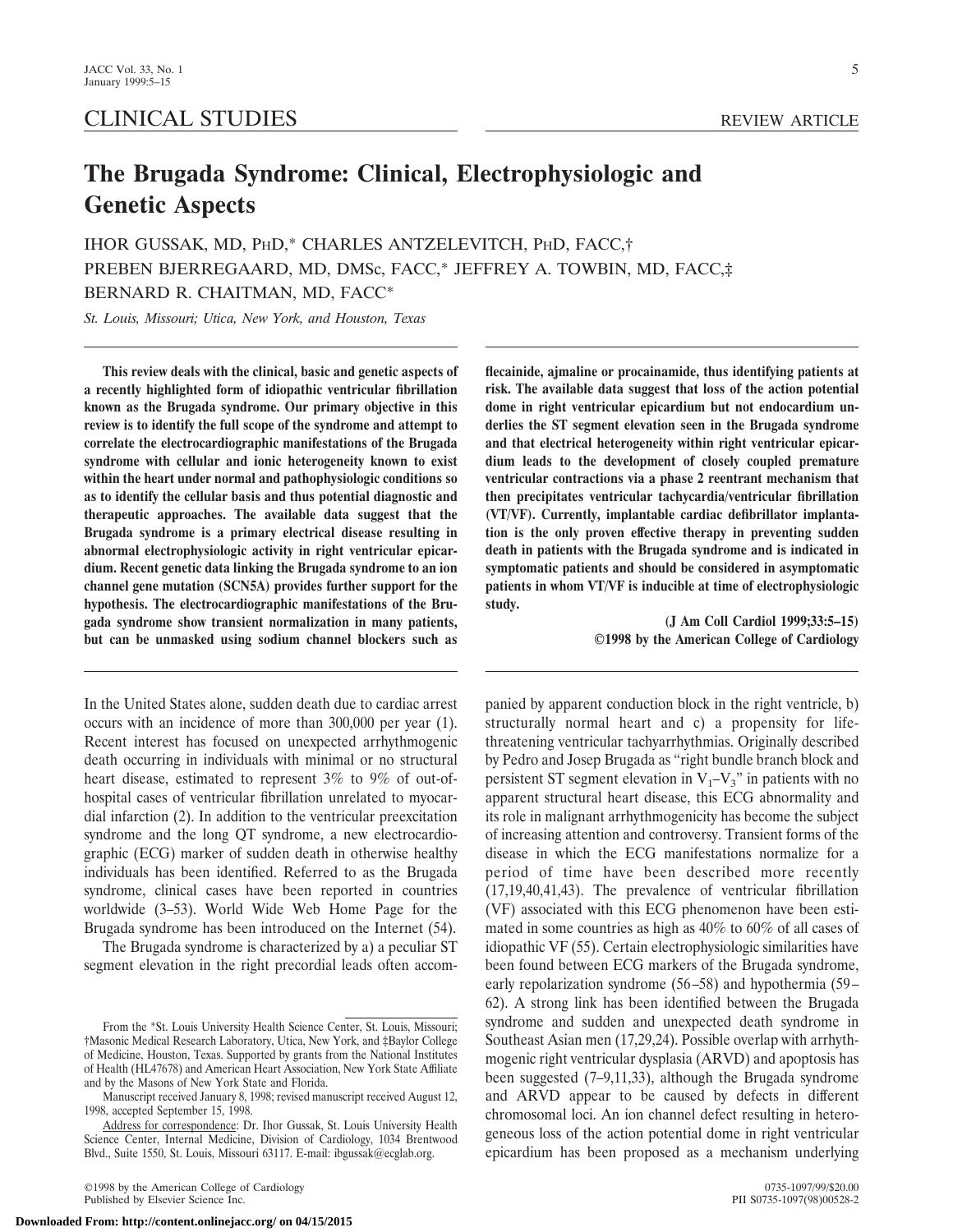|                 | $ARVD =$ arrhythmogenic right ventricular dysplasia              |
|-----------------|------------------------------------------------------------------|
|                 | $ECG = electrocardiographic$                                     |
|                 | $ERS = early repolarization syndrome$                            |
| $I_{Ca}$        | $=$ calcium current                                              |
|                 | $ICD$ = implantable cardiac defibrillator                        |
|                 | $I_{K-ATP}$ = adenosine triphosphate–sensitive potassium current |
| $I_{N_2}$       | $=$ sodium current                                               |
| $I_{\text{to}}$ | $=$ transient outward current                                    |
|                 | $RBBB = right bundle branch block$                               |
|                 | $SUBS = sudden$ and unexplained death syndrome                   |
|                 | $TdP = Torsade de Pointes$                                       |
|                 | $VF = ventricular fibrillation$                                  |
| VT —            | $=$ ventricular tachycardia                                      |

both idiopathic ST segment elevation in the right precordial leads and the dispersion of repolarization that predisposes the heart to the development of malignant reentrant ventricular arrhythmias (59–61). Recent genetic data linking the Brugada syndrome to an ion channel gene mutation provides further support for the hypothesis that the Brugada syndrome is a primary electrical disease (55).

Our primary objective in this review is to identify the full scope of this syndrome and attempt to correlate the electrocardiographic manifestations of the Brugada syndrome with cellular and ionic heterogeneity known to exist within the heart under normal and pathologic conditions so as to identify the cellular basis and thus potential diagnostic and therapeutic approaches.

# **Electrocardiographic Markers of the Brugada Syndrome**

In 1991–1992 Pedro and Josep Brugada described eight otherwise healthy patients with sudden and aborted cardiac death, in whom they found "right bundle branch block and persistent ST segment elevation in leads  $V_1-V_3$ " (3,4). Based on those clinical cases they outlined a new "distinct clinical and electrocardiographic syndrome," which has subsequently been called the Brugada syndrome.

The electrocardiographic pattern of ST segment elevation and inversion of the T wave in the right precordial leads with and without right bundle branch block (RBBB) have been described in apparently healthy individuals since 1953 (63–67). This striking ECG phenomenon had been largely ignored until Martini et al. (7) and Aihara et al. (24) brought attention to a possible link between this ventricular repolarization abnormality and sudden death in their patients.

The QRS complex in the Brugada syndrome ends with a positive deflection (or prominent J wave) followed by an elevated down-sloping ST segment and a negative T wave with a normal (38) or even short (24) QT interval. Leads  $V_1$  to  $V_3$ show the most prominent changes, with the degree of ST segment elevation tapering off in adjacent leads and often associated with varying degrees of conduction block in the

right bundle branch. In lead  $V_1$ , the terminal portion of the QRS complex is elevated as an r' or a J wave followed by a down-sloping ST segment ending in a negative deflection. In adjacent leads the changes may be similar, but often the ST segment elevation is more horizontal and less prominent. It is a characteristic finding that the ST segment elevation in the right precordial leads is not accompanied by reciprocal ST segment depression in opposite leads (Fig. 1A). Repolarization abnormalities are often more prominent in the right chest leads placed on intercostal space higher than usual (42). Clinicians have identified this "bizarre, extremely special form of ST segment elevation" (13) as: a) major (coved type or dome shape), b) minor (saddle-back type) and c) triangular (31). Whereas a) is related to acute episodes of electrical instability, b) is thought to be due to a chronic course of the disease (47).

ST segment elevation in the right chest leads is observed in a variety of clinical and experimental settings (Table 1) and is not unique or highly specific for the Brugada syndrome. A clear distinction cannot be made on the basis of an ECG alone. However, ST segment elevation in the right precordial leads in the absence of ischemia, electrolyte or metabolic disorders, pulmonary or inflammatory diseases or abnormalities of central or peripheral nervous system may identify the Brugada syndrome. In such cases, the term "idiopathic" is appropriate.

The prevalence of idiopathic ST segment elevation is reported to be 2.1% to 2.65% (14). An elevated ST segment limited to the right precordial leads occurs in less than 1% of all cases of elevated ST segment (68). The combination of ST segment elevation in these leads and RBBB was found in 12 out of 22,027 subjects in Japan (0.05%). All 12 individuals were male with no structural heart disease; four had a history of sudden cardiac death (39). Sixty-three patients (60 male) with RBBB, persistent ST segment elevation and a normal QT interval are currently being followed in 34 medical centers in Japan. So far, 12 have experienced episodes of syncope and 17 suffered ventricular fibrillation (35,47).

In many patients with the Brugada syndrome, the ECG manifestations transiently normalize (40,41,43), leading to underdiagnosis of the syndrome (38). Strong sodium channel blockade using agents such as procainamide, ajmaline and flecainide can unmask the ST segment elevation in  $V_1-V_3$  and right bundle branch block-like pattern in many patients (61). A number of other agents, including adrenergic and cholinergic neurohormones, are capable of modulating the degree of ST segment elevation in Brugada syndrome patients. Betaadrenoreceptor stimulation and alpha-adrenoreceptor blockade reduce the magnitude of ST segment elevation, but not necessarily the degree of conduction delay in the right ventricle in patients with the Brugada syndrome, whereas betaadrenergic blockade, alpha-adrenergic stimulation, sodium channel blockade and muscarinic stimulation augment the ST segment elevations (29,42,50). More prominent ST segment elevation in the right chest leads (but not RBBB) has been observed immediately before (49,70) (Fig. 1B) and after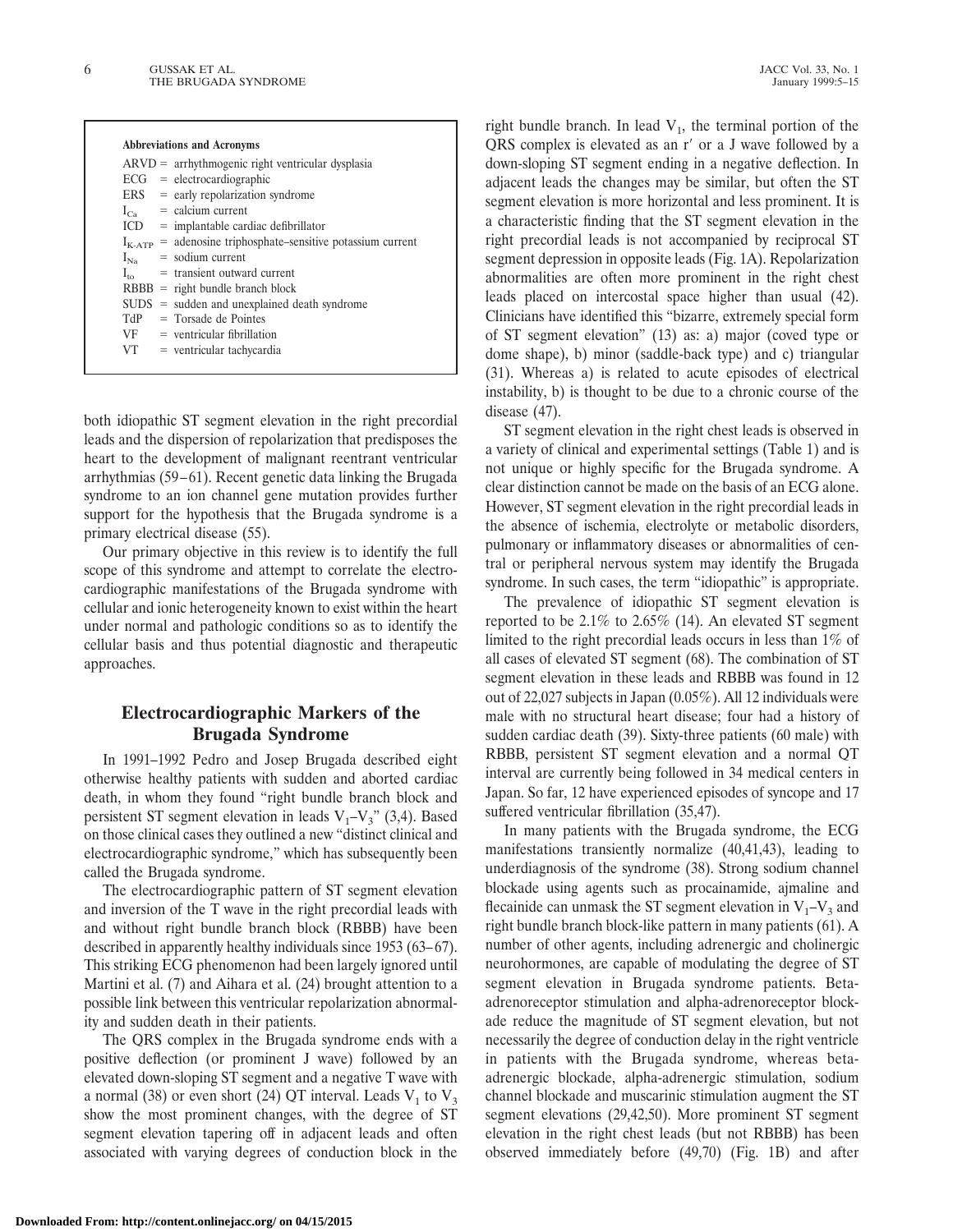

episodes of aborted sudden cardiac death in some patients (29,35).

The role of RBBB in the Brugada syndrome has been a matter of some controversy. In surveying 80 published ECGs obtained from patients with the Brugada syndrome, we found that at least one third of those classified as RBBB did not meet the ECG criteria for RBBB. Kasanuki et al., using bodysurface mapping, demonstrated a conduction delay in the anterior wall and RV outflow tract in six patients with the Brugada syndrome, only when a secondary R wave was present in lead  $V_1$  (29). Prolongation of the H-V interval has been documented in many clinical cases (4,15,28,50). However, there appears to be no correlation between RBBB and sudden cardiac death (69), whereas a definite link exists between the magnitude of ST segment elevation and incidence of the life-threatening arrhythmic events in patients with the Brugada syndrome. Thus, conduction delay in the right ventricle may be associated with the Brugada syndrome, but does not appear to be an integral part of the syndrome.

# **Brugada Syndrome and Early Repolarization Syndrome**

Early repolarization syndrome (ERS), although characterized by idiopathic ST segment elevation, is different from the

**Figure 1. (A)** Twelve-lead electrocardiogram of a patient with the Brugada syndrome. The right precordial leads,  $V_1$  to  $V_3$ , display a down-sloping ST segment elevation. QRS is normal but QT dispersion between  $V_2$  and  $V_6$  is larger than normal (120 ms). **(B)** Selfterminating polymorphic ventricular tachycardia (continuous recording) in a patient with the Brugada syndrome. Closely coupled premature ventricular contractions precede the onset of tachyarrhythmia. Note the disappearance of the repolarization abnormalities following the arrhythmia.

Brugada syndrome in that it is generally not associated with arrhythmias.

Electrocardiographically, both syndromes resemble a pattern of reversed Wolff–Parkinson–White syndrome with distinct slur or notch on the downstroke of the R wave. However, the elevated ST segment in ERS can be differentiated from ST segment elevation in the Brugada syndrome by its localization and pattern. The elevated ST segment in ERS is usually localized in leads  $V_2$  to  $V_4$  (5) and has an upward concavity with positive T wave polarity accompanied by a notched J point (71), whereas ST segment elevation in the Brugada syndrome is limited to the right precordial leads, is slowly down-sloping and is followed by a negative T wave.

Electrophysiologically, ERS and the Brugada syndrome share some common mechanisms of drug- and neuromodula-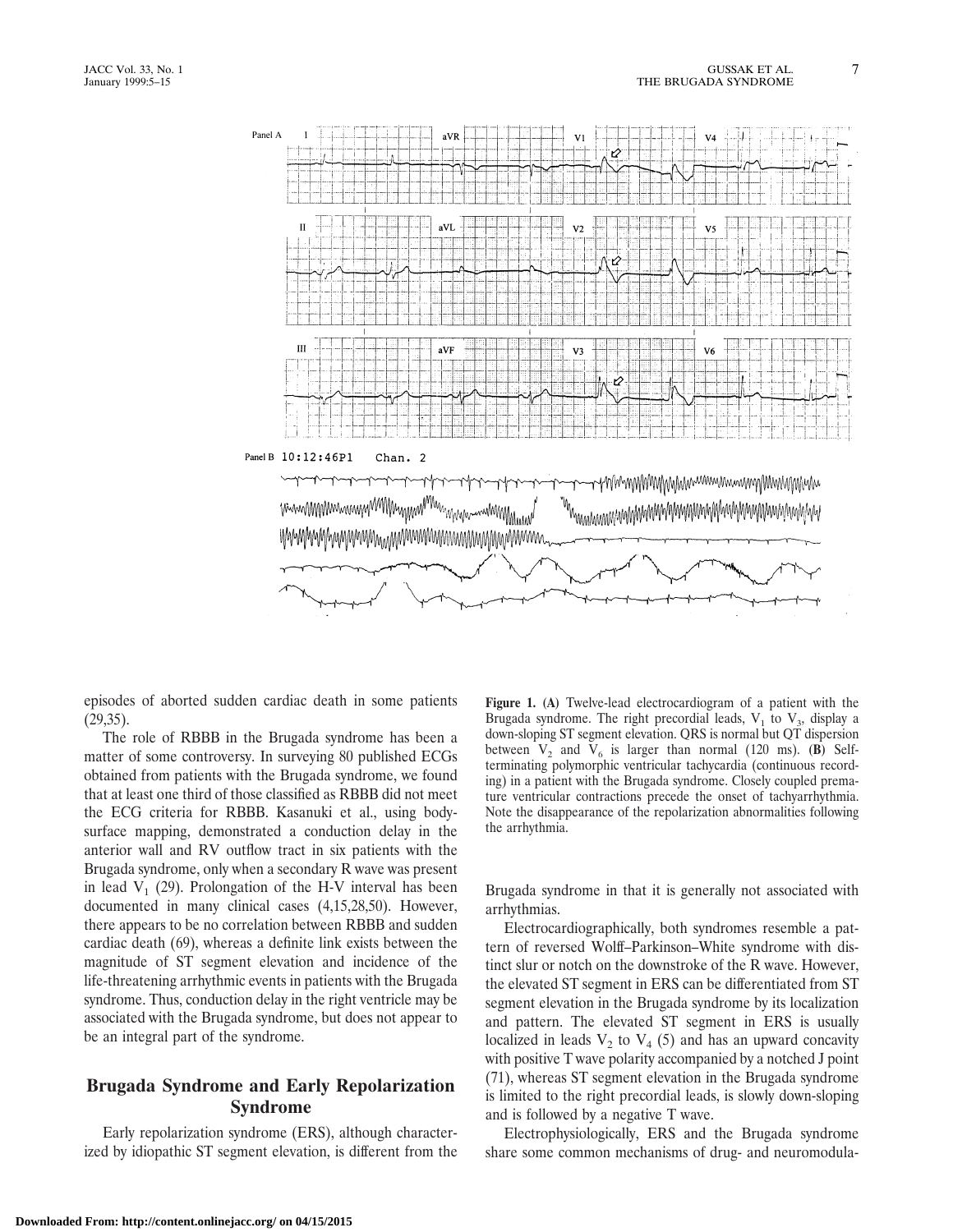**Table 1.** Abnormalities That Can Lead to ST Segment Elevation in the Right Precordial Leads

| In the Clinic:                                                                |
|-------------------------------------------------------------------------------|
| Right or left bundle branch block, left ventricular hypertrophy (66,108)      |
| Acute myocardial infarction (109)                                             |
| Left ventricular aneurysm (109)                                               |
| Exercise test-induced (110)                                                   |
| Acute myocarditis (111)                                                       |
| Right ventricular infarction (112)                                            |
| Dissecting aortic aneurysm (113)                                              |
| Acute pulmonary thromboemboli (114)                                           |
| Various central and autonomic nervous system abnormalities (115,116)          |
| Heterocylic antidepressant overdose (117)                                     |
| Duchenne muscular dystrophy (118)                                             |
| Friedreich ataxia (119)                                                       |
| Thiamine deficiency (120)                                                     |
| Hypercalcemia (121)                                                           |
| Hyperkalemia (108,122)                                                        |
| Compression of the right ventricular outflow tract by metastatic tumor (123)  |
| Cocaine intoxication (124)                                                    |
| In Experimental models:                                                       |
| Isolated sheets of canine ventricular epicardium exposed to potassium         |
| channel openers, sodium and calcium channel blockers, acetylcholine,          |
| metabolic inhibition and ischemia (59–61,89–103)                              |
| Injection of potassium salts into blood perfusing the coronary arteries (125) |
| or into subepicardium $(126,127)$                                             |
| Potassium chloride application on the pericardial surface (128)               |
| Right ventricular infarction (129)                                            |
|                                                                               |

tion. As with the Brugada syndrome, isoproterenol is known to reduce or even eliminate the ST segment elevation in individuals with ERS, whereas propranolol increases the magnitude of ST segment elevation (56).

Interestingly, ERS-like isoproterenol-sensitive ST segment elevation often appears on ECGs of patients with high (cervical) spinal cord injury ( $C_5$  to  $C_6$ ). In contrast to patients with lower spinal cord injury, injury to the cervical cord may completely disrupt cardiac sympathetic influence from higher centers, whereas parasympathetic control remains intact, suggesting that inadequate sympathetic tone in the presence of parasympathetic control of the heart may play a role in generation of the ST segment elevation (72). This observation was confirmed in experiments with spinal cord compression in cats (73) and monkeys (74).

# **Brugada Syndrome and Sudden and Unexpected Death Syndrome**

Sudden and unexpected death of young adults during sleep is endemic to Japan and Southeast Asia. The incidence of sudden and unexpected death syndrome (SUDS) among Asians living in the USA varies among different ethnic groups from 1:2,500 to 1:1,087 (19,75,76). SUDS characteristics include the following: 1) victims are relatively young healthy men leading normal lives; 2) death often occurs during sleep late at night, and 3) autopsy findings are usually negative (77).

Aihara et al. were the first to focus attention on elevation of

the ST segment in the right chest leads in patients with life-threatening ventricular tachyarrhythmias occurring at night or during early morning hours (24). Nademanee et al. identified this ECG phenomenon in the majority of SUDS patients from Thailand; 17 out of 27 victims of either aborted sudden death or syncope (or seizure) had a dynamic pattern of ST segment elevation in precordial leads  $V_1$  to  $V_3$ , often accompanied by apparent conduction block in the right ventricle. All were young men with a strong family history of unexpected and unexplained death. In all, electrophysiologic workup revealed a positive signal averaged ECG and inducible polymorphic ventricular tachycardia (VT)/VF, although in most echocardiography, coronary angiography, ventriculography and magnetic resonance imaging revealed no evidence of structural disease. Moreover, exercise normalized the ECG, suggesting that the sympathetic nervous system plays an important role in modulation of this ECG phenomenon (17,19).

# **Brugada Syndrome and Arrhythmogenic Right Ventricular Dysplasia**

The nature of the primary defect in the Brugada syndrome, whether cardiac or extracardiac, structural or functional, has also been a topic of debate. It has been suggested that the Brugada syndrome may represent either: a) a functional abnormality of the electrical activity of the heart or a primary electrical disease (34,37,38,59,60); or b) an early subclinical manifestation of right ventricular dysplasia/cardiomyopathy  $(2,7-9,33)$ .

Some investigators report remarkable myocardial atrophy with adipose tissue or fibrofatty infiltration in the dilated right ventricle (often involving the conducting tissue), consistent with ARVD, in all of their patients with the Brugada syndrome, whereas others report no structural defects whatsoever in any patient with the same syndrome. In this regard, it is important to emphasize that at the present time we do not have a gold standard for clinical or histologic diagnosis of ARVD. There is no controlled study that examines either the sensitivity or specificity of postmortem findings, quantitative evaluation of the fatty infiltration or the degree of fibrotic tissue involvement (37).

The Brugada syndrome, like ARVD, is also consistent with autosomal dominant inheritance with variable expression (22). However, it is not related to any gene abnormality so far described for ARVD (78,79). It seems premature to draw any definitive conclusions as to whether the Brugada syndrome is or is not an atypical or early manifestation of the ARVD.

It is intriguing to speculate that the Brugada syndrome may start out as a primary electrical disease, but chronically progress to develop structural abnormalities. This hypothesis is suggested by the observation that electrical remodeling in atrial fibrillation and ventricular hibernation precedes structural remodeling (80).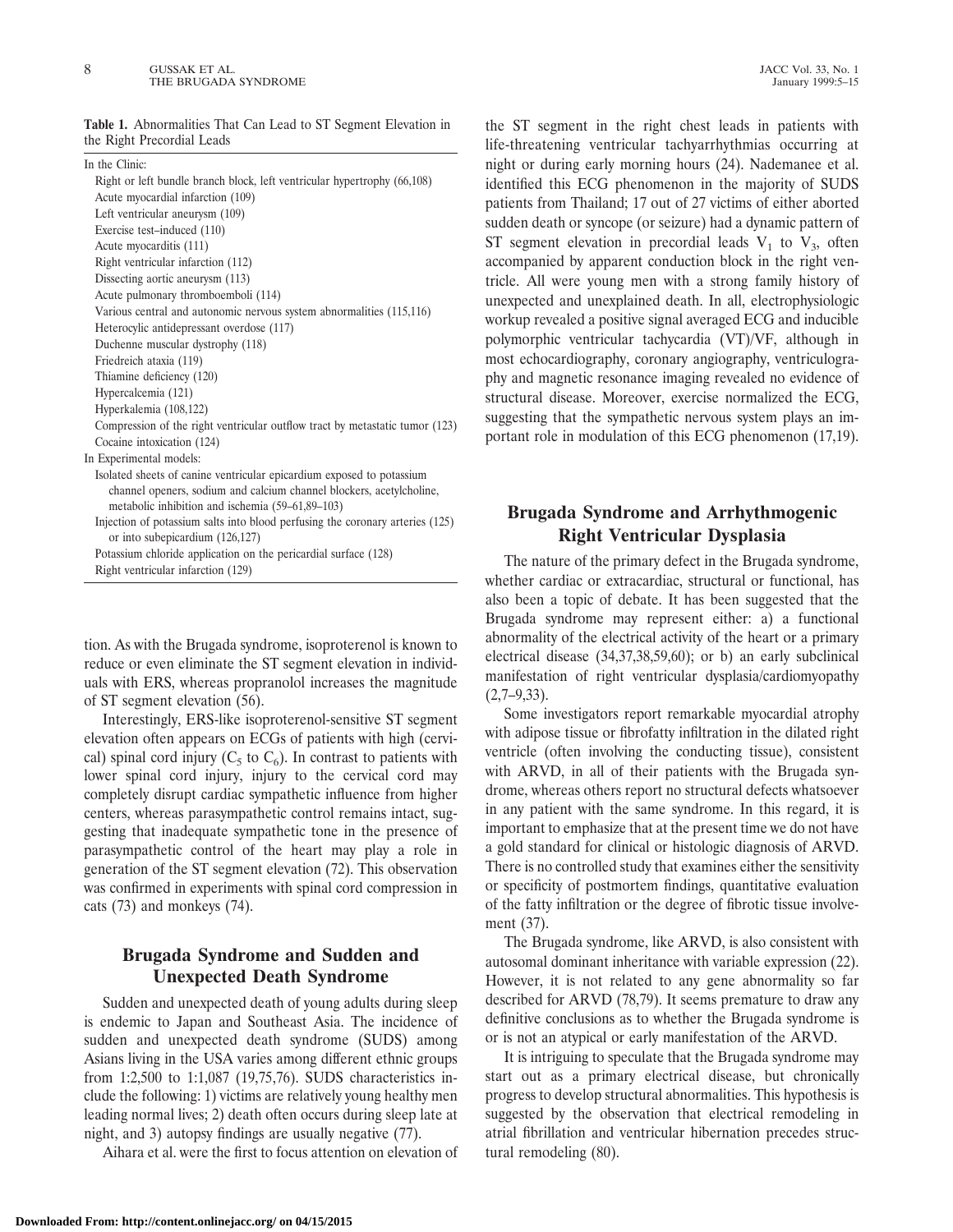#### **Diagnostic Workup**

Programmed electrical stimulation reproducibility induces VT or VF in almost all Brugada syndrome patients with a history of aborted sudden death or syncope. Positive late potentials on signal-averaged ECG are a common finding as well, particularly in patients in whom an elevated ST segment is accompanied by apparent RBBB. Because the ECG manifestations of the syndrome are often transient, the use of sodium channel blocking agents including ajmaline, procainamide and flecainide to unmask the syndrome is recommended in those in whom the syndrome is suspected (81). Imaging techniques, endocardial biopsy and cardiac catheterization are useful in ruling out structural cardiac abnormalities. Finally, extension of the testing to family members is also important (38) because of high incidence of familial occurrence (82).

# **Clinical Course and Current Concepts of the Treatment Strategy**

The mean age of affected individuals is in the mid to late thirties, ranging from 4 to 70 years. All clinical manifestations of the Brugada syndrome are attributed exclusively to the life-threatening ventricular tachyarrhythmias and their complications. Tragically, in some patients sudden death is the first and only clinical event. Diagnosis and prevention of lifethreatening ventricular tachyarrhythmias and their complications are the main objective of therapy.

In the majority of cases, malignant tachyarrhythmias occur at rest and in many cases at nighttime, especially in Japan and Southeastern Asia. A sudden rise in vagal activity has been reported to occur just before VF episodes in some patients (29), whereas abnormally high sympathetic tone has been documented in other patients 1 week after episodes of VF (51). In some patients mental stress (18) and alcohol consumption (15) are thought to be provocative factors.

The incidence of arrhythmic events is similar in patients receiving either an implantable cardiac defibrillator (ICD), amiodarone or beta-adrenergic blocking agents. However, only patients with an ICD are protected from sudden death (29,82). The first randomized clinical trial of defibrillator versus treatment with beta-blockers was initiated in 1997 (17). A cardioselective blocker of transient outward current  $(I_{\text{to}})$ , although not available in today's pharmacologic armamentarium, is expected to be highly effective in protecting patients with the Brugada syndrome against VT/VF (61,81,83). Antiarrhythmic agents with  $I_{\text{to}}$  blocking properties, such as quinidine, may also prove effective (2,81).

Thus, at present there are no specific pharmacologic treatments for preventing sudden death in patients with the Brugada syndrome. Implantation of an ICD is the only effective intervention for preventing sudden death. Of special interest are individuals displaying the ECG features of the Brugada syndrome, but without arrhythmogenic complications. Their potential risk of sudden death should be evaluated during electrophysiologic study; inducibility of VT/VF should be considered as an indication for an ICD (82).

## **Possible Cellular and Ionic Mechanisms**

**ST segment elevation and phase 2 reentry.** A down-sloping ST segment elevation similar to that observed in the Brugada syndrome is a normal characteristic of the ECG of some rodents (84). This manifestation of the ECG is due to a much earlier repolarization of the epicardial action potential due to a more intense  $I_{\text{to}}$  (85). Accordingly, block of  $I_{\text{to}}$ with 4-aminopyridine normalizes the Accent Potential Duration (APD) of rat/mouse epicardium and endocardium, yielding an isoelectric ST segment (86–88).

An isoelectric ST segment is a normal feature of the ECG in higher mammals. This is due to the fact that the voltage of the early part of phase 2 of the action potential is relatively similar throughout the myocardium, due to the development of a prominent calcium current  $(I_{Ca})$ -mediated action potential plateau. The development of a normal plateau phase is dependent on the balance of currents active at the end of phase 1; usually this balance is predominantly inward due to a strong  $I_{Ca}$  and relatively weak toward currents such as  $I_{to}$ . Under pathophysiologic conditions, the balance of current active at the end of phase 1 can shift outward, causing a loss of the action potential dome. This occurs when the contribution of inward currents at the end of phase 1 is relatively weak and that of the outward currents is relatively strong. Pathophysiologic conditions (e.g., ischemia, metabolic inhibition) and some pharmacologic interventions (e.g., sodium current  $[I_{\text{Na}}]$  or  $I_{\text{Ca}}$ blocking agents or adenosine triphosphate–sensitive potassium current  $[I_{K-ATP}]$  activators) are capable of causing a marked abbreviation of the action potential in canine and feline ventricular epicardial cells, where  $I_{\text{to}}$  is prominent, but not endocardial cells. Under these conditions, the ECG displays an ST segment elevation similar to that observed in patients with the Brugada syndrome.

Most of the characterization of this phenomenon and its arrhythmic sequelae is the result of work conducted in the canine heart (59–61,89–103). The presence of a prominent  $I_{\text{to}}$ -mediated notch predisposes canine ventricular epicardium to all-or-none repolarization and phase 2 reentry. Under ischemic conditions and in response to a variety of drugs, including sodium and calcium channel blocking agents, canine ventricular epicardium exhibits an all-or-none repolarization as a result of the rebalancing of currents flowing at the end of phase 1 of the action potential. Failure of the dome to develop occurs when the outward currents (principally  $I_{\text{to}}$ ) overwhelm the inward currents (chiefly  $I_{Ca}$ ), resulting in a marked (40% to 70%) abbreviation of the action potential (59–61,89–103). Under these conditions the action potential plateau (dome) is usually abolished at some epicardial sites but not others, causing a marked dispersion of repolarization. Propagation of the action potential dome from sites at which it is maintained to sites at which it is abolished can cause local reexcitation of the preparation. This mechanism, termed phase 2 reentry,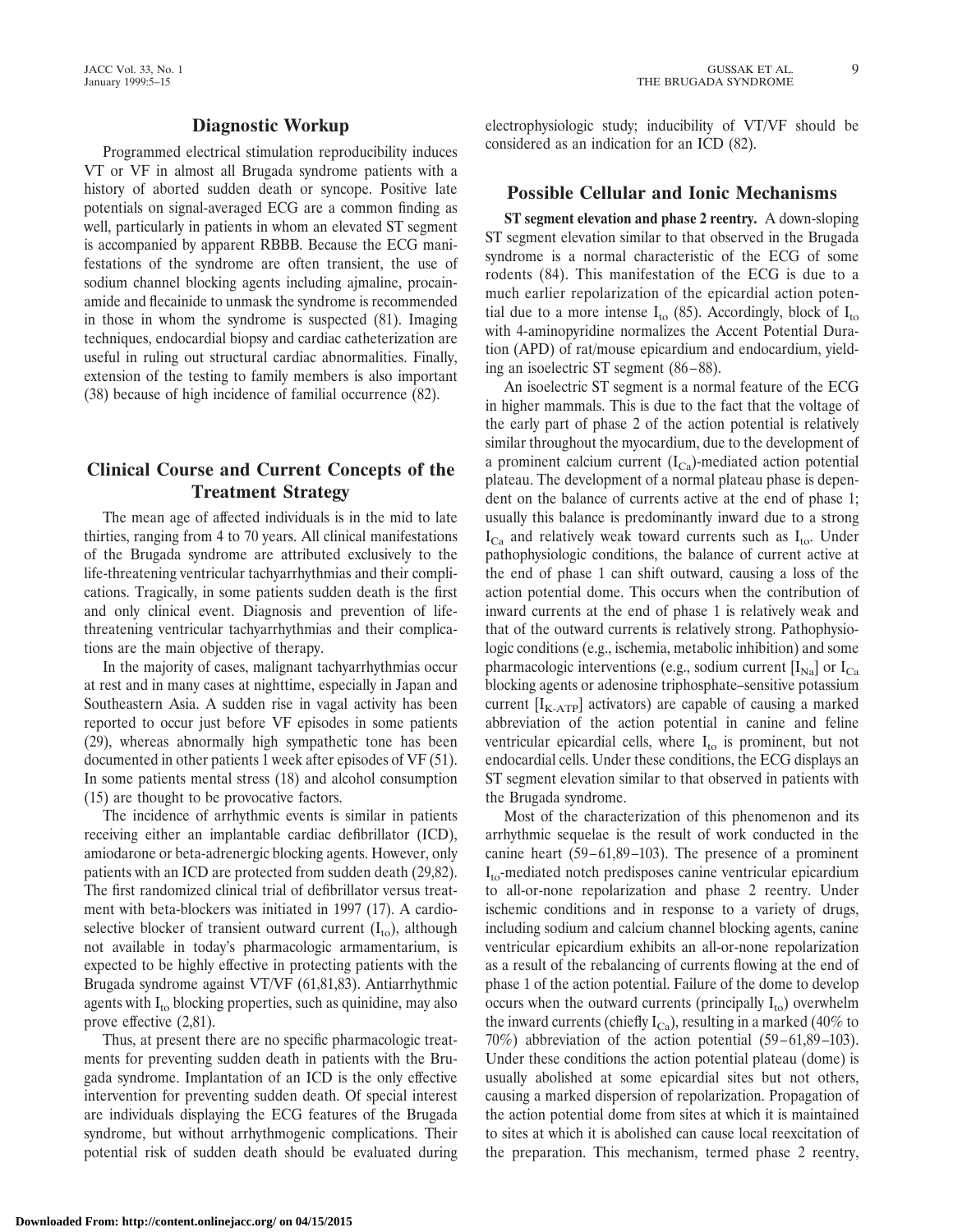

**Figure 2.** Phase 2 reentry. Reentrant activity was induced by exposure of a canine ventricular epicardial preparation to simulated ischemia. Microelectrode recordings were obtained from four sites as shown in the schematic (upper right). After 35 min of ischemia, the action potential dome develops normally at site 4, but not at sites 1, 2 or 3. The dome then propagates in a clockwise direction, reexciting sites 3, 2 and 1 with progressive delays, thus generating a reentrant extrasystole with a coupling interval of 156 ms at site 1. basic cycle length  $=$ 700 ms. A similar phenomenon is observed upon exposure of right ventricular epicardium to acetylcholine, potassium channel openers and inhibitors of sodium and calcium inward currents. Adapted with permission from Lukas and Antzelevitch (92).

produces closely coupled extrasystolic beats, which can then initiate one or more cycles of circus movement reentry (92) (Figs. 2 and 3). Under ischemic conditions (Figs. 2 and 3) the contribution of  $I_{Ca}$  is reduced, thus shifting the balance of current at the end of phase 1 to net outward in canine epicardium (92). Similar electrical heterogeneity leading to phase 2 reentry occurs in canine epicardium exposed to: a)  $K^+$ channel openers such as pinacidil (96); b) sodium channel blockers such as flecainide (97); c) increased  $\left[Ca^{2+}\right]_0$  (95), and d) metabolic inhibition (100). Because the level of  $I_{\text{to}}$  is pivotal,  $I_{\text{to}}$  block restores electrical homogeneity and abolishes reentrant activity in all cases (Fig. 3).

**Phase 2 reentry as a trigger for idiopathic ventricular fibrillation.** As already discussed, loss of the action potential dome (plateau) in epicardium but not endocardium would be expected to cause elevation of the ST segment, similar to that found in patients with the Brugada syndrome (98,100). Because loss of the dome is caused by an outward shift in the balance of currents active at the end of phase 1 of the action potential (principally  $I_{\text{to}}$  and  $I_{\text{Ca}}$ ), autonomic neurotransmitters like acetylcholine facilitate loss of the action potential dome (101) by suppressing calcium current and augmenting potassium current, whereas beta-adrenergic agonists such as isoproterenol and dobutamine restore the dome by augmenting  $I_{Ca}$ . Sodium channel blockers also facilitate loss of the

canine right ventricular action potential dome as a result of a negative shift in the voltage at which phase 1 begins (97,102).

Accentuation of the ST segment elevation in patients with the Brugada syndrome following vagal maneuvers or sodium channel blockers, as well as normalization of the ST elevation following beta-adrenergic agents are concordant with the findings in isolated tissue preparations (50,60). The appearance of the ST segment elevation only in right precordial leads in patients with the Brugada syndrome is also consistent with the observation that loss of the action potential dome is much more easily induced in right than left canine ventricular epicardium (98,100) because of the higher density of  $I_{\text{to}}$  in

**Figure 3.** Phase 2 reentry-initiated circus movement tachycardia abolished with transient outward current inhibition. **(A)** Exposure of canine right ventricular epicardial sheet to simulated ischemia results in loss of the dome at sites 3 and 4 but not at sites 1 and 2 (basic cycle length  $= 1100$  ms). Conduction of the basic beat proceeds normally from the stimulation site (site 2; see **schematic a**). Propagation of the action potential dome from the right half of the preparation causes reexcitation of the left half via a phase 2 reentry mechanism (see **schematic b**). The extrasystolic beat generated by phase 2 reentry then initiates a run of tachycardia that is sustained for four additional cycles via a typical (phase 0) circus movement reentry mechanism. The proposed reentrant path is shown in **Schematic c.** Note that phase 2 reentry provides an activation front roughly perpendicular to that of the basic beat. **(B)** Recorded 5 min after addition of 1 mmol/L 4-aminopyridine (4-AP), an inhibitor of the transient outward current. In the continued presence of ischemia, 4-AP restores the dome at all epicardial recording sites within 3 min. Thus electrical homogeneity is restored and all reentrant activity abolished. Adapted with permission from Lukas and Antzelevitch (92).

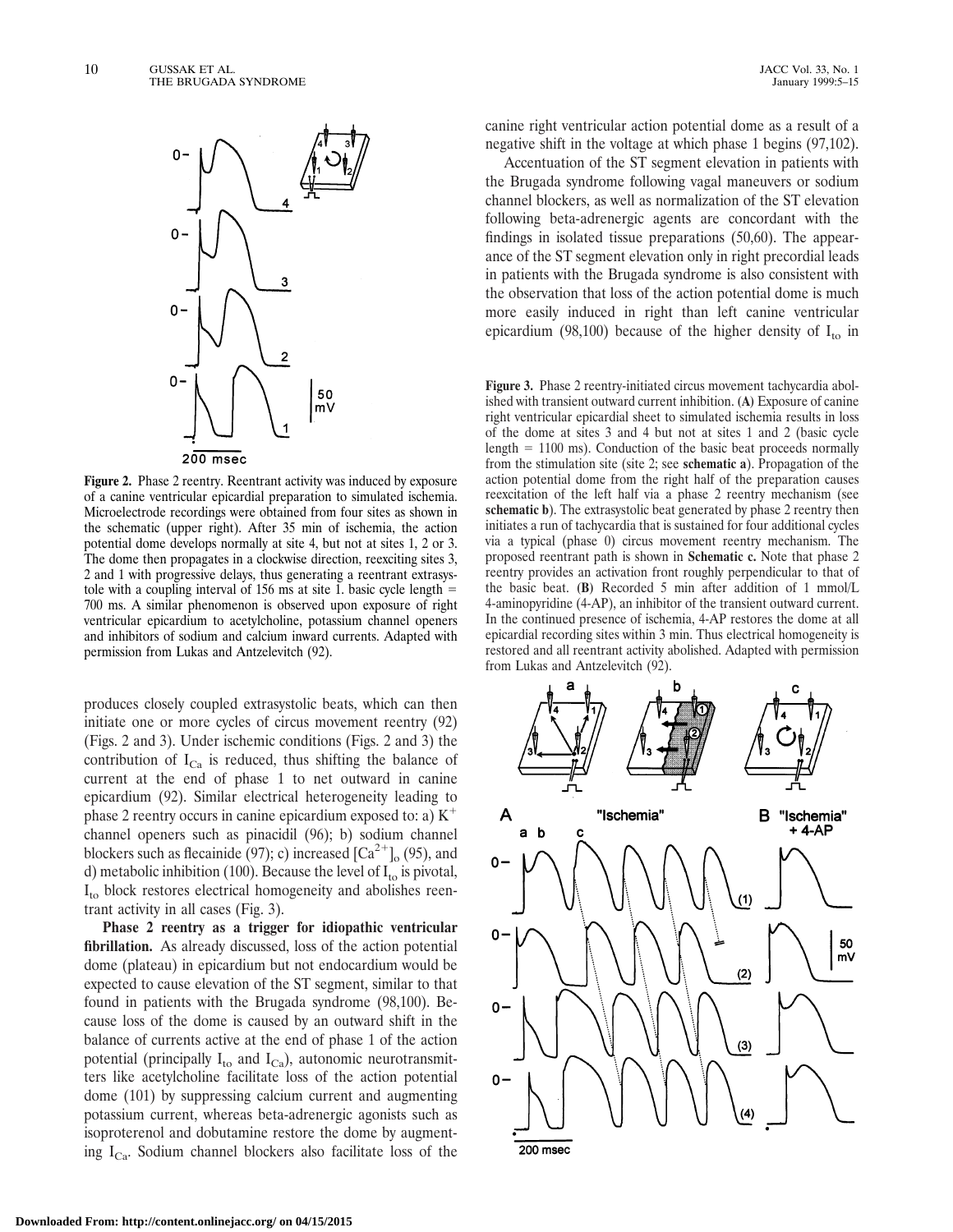right than left ventricular epicardium (103,104). These similarities in electrophysiology, pharmacology and ECG have prompted us to speculate that a depressed right ventricular epicardial action potential dome underlies the ST segment elevation and that phase 2 reentry may provide the trigger for episodes of ventricular fibrillation in patients with the Brugada syndrome (81).

A test of these hypotheses has recently been performed in arterially perfused canine right ventricular wedge preparations. Preliminary results using the perfused wedge preparation support the hypothesis that ST segment elevation in patients with the Brugada syndrome may be the result of loss of the action potential dome in right ventricular epicardium, where  $I_{\text{to}}$  is most prominent, but not in endocardium, where  $I_{\text{to}}$  is weak. Initiation of VT/VF under these conditions is via phase 2 reentry secondary to heterogeneous loss of the epicardial action potential dome (59). The VT generated in these preparations was sometimes polymorphic, resembling a rapid form of Torsade de Pointes (TdP). This activity may be mechanistically related to the migrating spiral wave shown by Pertsov et al. (105) to generate a pattern resembling TdP associated with a normal QT interval. Both in the perfused wedge and in isolated tissues, agents that inhibit  $I_{to}$ , including 4-aminopyridine, quinidine and disopyramide, proved effective in restoring the action potential dome, thus restoring electrical homogeneity and aborting all arrhythmic activity. Thus class I antiarrhythmic agents that block  $I_{\text{Na}}$  much more potently than  $I_{\text{to}}$  (procainamide, ajmaline and flecainide) appear to unmask or exacerbate the ECG pattern of the Brugada syndrome, whereas those with actions to block both  $I_{\text{Na}}$  and  $I_{\text{to}}$  (quinidine and disopyramide) exert an ameliorative effect.

For these concepts to be considered as applicable to humans, it is important to demonstrate the presence of a large  $I_{\text{to}}$  in human epicardium but not endocardium. Two separate studies have shown these distinctions in myocytes isolated from the respective regions of the human heart (106,107). An important difference between man and dog is that  $I_{\text{to}}$  reactivation is much faster in human epicardium than in the dog epicardium, suggesting that electrical heterogeneity and phase 2 reentry might occur over a much wider range of heart rates and be less influenced by heart rate in the human ventricle.

**Candidate genes for the Brugada syndrome.** One of the easiest means to induce ST segment elevation and phase 2 reentry in isolated epicardial tissue preparations is through block of the sodium channel. Sodium channel blockers facilitate loss of the canine right ventricular action potential dome as a result of a negative shift in the voltage at which phase 1 begins (97,102). Gene mutations that diminish the density or conductance of the sodium channel are therefore prime candidates. Such mutations would also be consistent with the conduction disturbances that sometimes accompany the Brugada syndrome. Based on the results discussed above, other candidates include gene mutations that alter the intensity or kinetics of either  $I_{\text{to}}$  or  $I_{\text{Ca}}$  so as to augment the activity of the former and diminish that of the latter during the early phases



**Figure 4.** Cardiac sodium channel gene SCN5A missense mutation cosegregating with the Brugada syndrome. **(A)** Electrocardiogram of an affected individual. Note the elevated ST segment in leads  $V_1$  to  $V_3$ . **(B)** Pedigree structure and mutation analysis using single strand conformation polymorphism analysis with primers amplifying exon 28 of the cardiac sodium channel gene, SCN5A. Affected individuals are **filled circles** (female) and **filled squares** (male). Unaffected individuals are **empty symbols,** and individuals without clinical data are shown as **hatched.** The individual who suffered sudden cardiac death is **slashed. (C)** Deoxyribonucleic acid and amino-acid sequences of the SCN5A missense mutation associated with the Brugada syndrome. Deoxyribonucleic acid sequence analysis revealed a C to T substitution, which causes the substitution of a highly conserved threonine by a methionine at codon 1,620 (T1620M mutation) in the extracellular loop between DIVS3 and DIVS4. Adapted with permission from Chen et al. (55).

of the action potential. Genes of autonomic receptors that modulate the activity or expression of these channels as well as those that regulate  $I_{K-ATP}$  are candidates as well.

The first gene to be linked to the Brugada syndrome was reported in early 1998. Chen and colleagues in the laboratory of Drs. Wang and Towbin studied six small families and two sporadic cases of the Brugada syndrome using molecular genetic methods. Based on the presumed pathophysiology leading to the electrocardiographic findings, a candidate gene approach was taken. A variety of ion channels were screened for mutations and, in three families, mutations in the cardiac sodium channel gene, SCN5A, the same gene responsible for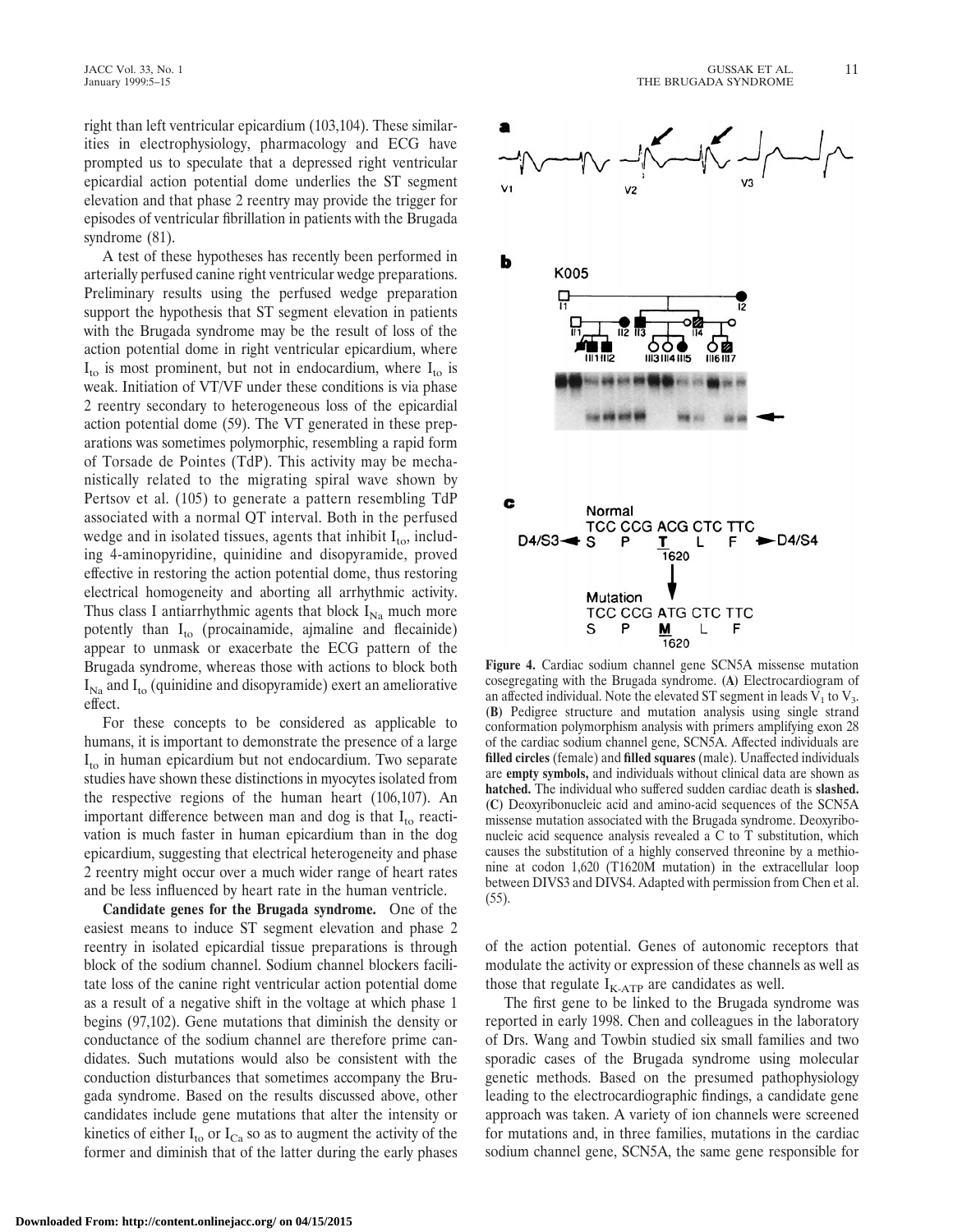

**Figure 5.** The predicted secondary structure of the cardiac sodium channel and locations of mutations causing the Brugada syndrome and chromosome 3–linked long QT syndrome. The channel consists of four putative transmembrane domains (DI–DIV), with each domain containing six transmembrane segments (S1–S6). The Brugada syndrome mutations are shown in **circles with dark lettering** and long QT syndrome–associated mutations are in **circles with white lettering.** Adapted with permission from Chen et al. (55).

LQT3, were identified (Fig. 4) (55). It should be emphasized that the mutations were at sites other than those known to contribute to the LQT3 form of the long QT syndrome, and the QT interval was not prolonged in these patients (Fig. 5). The mutations encountered in the Brugada syndrome patients caused either an acceleration of the recovery of the sodium channel (missense mutation) or nonfunctional sodium channels (insertion and deletion mutations). Electrophysiologically these mutations are thought to cause VF due to heterogeneity of the refractory period caused by the presence of both normal and mutated sodium channels in the same tissue (i.e., in the case of the missense mutation) or by the reduction in the number of functional sodium channels (as seen in the deletion and insertion mutants), which as previously discussed would be expected to promote the development of reentrant arrhythmias.

SCN5A was excluded as the gene causing the Brugada syndrome in at least one family, leading to the speculation that genetic heterogeneity exists in the Brugada syndrome. These findings provide further support for a primary electrical disease as the basis for the Brugada syndrome form of idiopathic VT/VF.

## **Summary and Future Directions**

The available data suggest that the Brugada syndrome is a familial primary electrical disease caused by a defect in an ion channel gene, resulting in premature repolarization of some right ventricular epicardial sites. The resulting transmural repolarization gradient underlies the phenotypic ST segment elevation, and the intraepicardial dispersion of repolarization gives rise to closely coupled phase 2 reentrant extrasystoles that can precipitate VT/VF. Patients at risk often show periodic normalization of the ST segment, leading to underestimation of the syndrome. Sodium channel blockers can be used to unmask the syndrome and should be avoided by Brugada patients unless they also significantly block  $I_{\text{to}}$ . Implantable cardiac defibrillator implantation is the only unequivocally effective treatment and should be considered in symptomatic and asymptomatic individuals with positive electrophysiologic testing. These observations notwithstanding, our knowledge of this and other idiopathic VF syndromes remains scant. Future studies will be aimed at further genetic linkage analysis of large families affected by the Brugada syndrome to examine the full scope of the genetic basis for the disease as well as to assess pharmacologic therapy using  $I_{\text{to}}$  blockers and other agents.

We are indebted to Drs. Pedro Brugada, Josep Brugada and Ramon Brugada for their helpful comments. Our special appreciation for Dr. Yasuhiro Yokoyama for helping with translation from Japanese.

## **References**

- 1. Myerburg RJ, Kessler KM, Castellanos A. Sudden cardiac death: structure, function and time-dependence of risk. Circulation 1992;85 Suppl I:2–10.
- 2. Viskin S, Lesh MD, Eldar M, et al. Mode of onset of malignant ventricular arrhythmias in idiopathic ventricular fibrillation. J Cardiovasc Electrophysiol 1997;8:1115–20.
- 3. Brugada P, Brugada J. A distinct clinical and electrocardiographic syndrome: right bundle-branch block, persistent ST segment elevation with normal QT interval and sudden cardiac death (abstr). PACE Pacing Clin Electrophysiol 1991;14:746.
- 4. Brugada P, Brugada J. Right bundle-branch block, persistent ST segment elevation and sudden cardiac death: a distinct clinical and electrocardiographic syndrome. A multicenter report. J Am Coll Cardiol 1992;20: 1391–6.
- 5. Ferracci A, Fromer M, Schläpfer J, Pruvot E, Kappenberger L. Fibrillation ventriculaire primitive et récidive précoce; a propos d'un cas associant bloc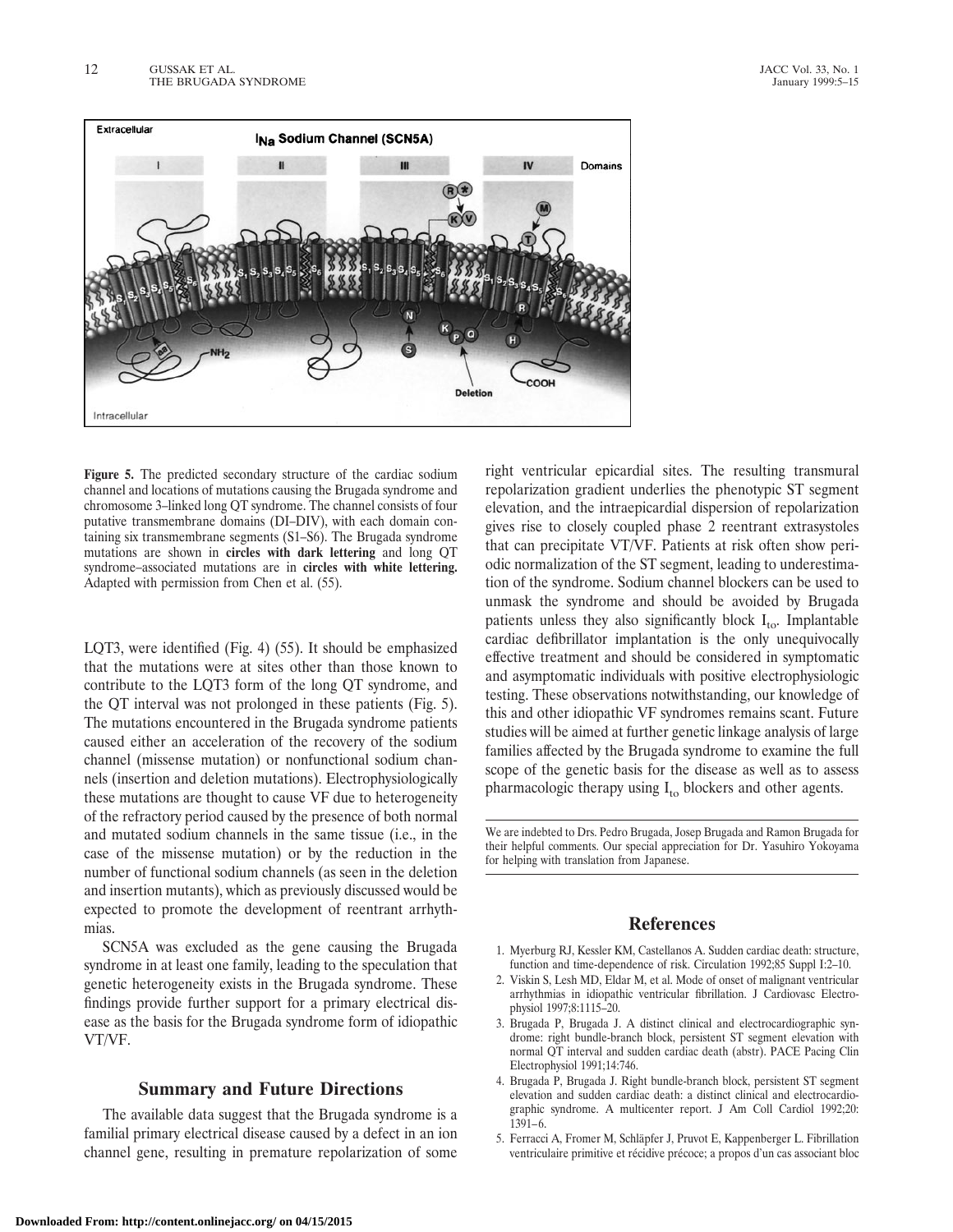de branche droit et sus-de´calage persistant du segment ST. Arch Mal Coeur Vaisseaux 1994;87:1359–62.

- 6. D'Onofrio, A, Cuomo S, Musto B, Boccalatte A. Right bundle branch block, persistent ST-segment elevation in V1-V3 and sudden cardiac death: always a distinct syndrome? G Ital Cardiol 1995;25:1171–5.
- 7. Martini B, Nava A, Thiene G, et al. Ventricular fibrillation without apparent heart disease. Description of six cases. Am Heart J 1989;118: 1203–9.
- 8. Martini B, Nava A, Cancinani B, Thiene G. Right bundle branch block, persistent ST segment elevation and sudden cardiac death (letter). J Am Coll Cardiol 1993;22:633.
- 9. Naccarella F. Malignant ventricular arrhythmias in patients with a right bundle-branch block and persistent ST segment elevation in V1-V3: a probable arrhythmogenic cardiomyopathy of the right ventricle (editorial comment). G Ital Cardiol 1993;23:1219–22.
- 10. Brugada P, Brugada J. Let us do not get confused, please! . . . G Ital Cardiol 1994;26:797–9.
- 11. Fontaine G. Familial cardiomyopathy associated with right bundle branch block, ST segment elevation and sudden death (letter). J Am Coll Cardiol 1996;28:540.
- 12. Miyanuma H, Sakurai M, Odaka H, et al. Two cases of idiopathic ventricular fibrillation with interesting electrocardiographic findings. Kokyo Junkan (Respir Circ) 1993;41:287–91.
- 13. Brugada P, Geelen P, Brugada J. Further observations on the syndrome of right bundle branch block with ST segment elevation and sudden cardiac death. N Trends Arrhythmias 1993;9:333–4.
- 14. Sumita S, Yoshida K, Ishikawa T, et al. ST level in healthy subjects with right bundle branch block in relation to Brugada syndrome (abstr). Eur J Cardiac Pacing Electrophysiol 1996;6:270:#1076.
- 15. Shimada M, Miyazaki T, Miyoshi S, et al. Sustained monomorphic ventricular tachycardia in patient with Brugada syndrome. Jpn Circ J 1996;60:364– 70.
- 16. Viskin S, Belhassen B. Clinical problem-solving: when you live twice. N Engl J Med 1995;332:1221–5.
- 17. Nademanee K, Veerakul G, Nimmannit S, et al. Arrhythmogenic marker for the sudden unexplained death syndrome in Thai men. Circulation 1997;96:2595–600.
- 18. Sumiyoshi M, Nakata Y, Hisaoka T, et al. A case of idiopathic ventricular fibrillation with incomplete right bundle branch block and persistent ST segment elevation. Jpn Heart J 1993;34:661–6.
- 19. Nademanee K. Sudden unexplained death syndrome in Southeast Asia. Am J Cardiol 1997;79:10–1.
- 20. Brugada J, Brugada P. Further characterization of the syndrome of right bundle branch block, ST segment elevation, and sudden death. J Cardiovasc Electrophysiol 1997;8:325–31.
- 21. Proclemer A, Faccin D, Feruglio GA, Nucifora R. Recurrent ventricular fibrillation, right bundle branch block, persistent ST segment elevation in V1-V3: a new arrhythmogenic syndrome? A case report. G Ital Cardiol 1993;23:1211–8.
- 22. Corrado D, Nava A, Buja G, et al. Familial cardiomyopathy underlies syndrome of right bundle branch block, ST segment elevation and sudden death. J Am Coll Cardiol 1996;27:443–8.
- 23. Aihara N, Ohe T, Shimomura K. Time-domain and frequency-domain analyses of the signal-averaged ECG in patients with sustained ventricular tachyarrhythmia and nonischemic heart diseases. J Electrocardiol 1994;27 Suppl:194–201.
- 24. Aihara N, Ohe T, Kamakura S, et al. Clinical and electrophysiologic characteristics of idiopathic ventricular fibrillation. Shinzo 1990;22 Suppl 2:80–6.
- 25. Scheinman MM. Is Brugada syndrome a distinct clinical entity? J Cardiovasc Electrophysiol 1997;8:332–6.
- 26. Douard H, Saqardiluz J, Chevalier L, Labbe L, Broustet JP. Incidental discovery of Brugada syndrome in an asymptomatic seventy-year-old sportsman. Ann Cardiol Angeiol (Paris) 1996;45:577–80.
- 27. Ohe T. Idiopathic ventricular fibrillation of the Brugada type—an atypical form of arrhythmogenic right ventricular cardiomyopathy (editorial). Intern Med 1996;35:595.
- 28. Kobayashi T, Shintani U, Yamamoto T, et al. Familial occurrence of electrocardiographic abnormalities of the Brugada-type. Intern Med 1996; 35:637–40.
- 29. Kasanuki H, Ohnishi S, Ohtuka M, et al. Idiopathic ventricular fibrillation

induced with vagal activity in patients without obvious heart disease. Circulation 1997;95:2277–85.

- 30. Villacorta H, Faig Torres RA, Ribeiro Sim es de Castro I, Lambert H, de Araujo Conzales Alonso R. Sudden death in patient with right bundle branch block and persistent ST segment elevation. Arq Bras Cardiol 1996;66:229–31.
- 31. Fontaine G, Piot O, Sohal P, et al. Right precordial leads and sudden death. Relation with arrhythmogenic right ventricular dysplasia. Arch Mal Coeur Vaiss 1996;89:1323–9.
- 32. Brembilla-Perrot B, Beurrier D, Jacquemin L, et al. Incomplete bundlebranch block and ST-segment elevation: syndrome associated with sustained monomorphic ventricular tachycardia in patients with apparently normal heart. Clin Cardiol 1997;20:407–10.
- 33. Morgera T, Sinagra GF, Viel E, Ricci C, Bussani R, Camerini F. The syndrome of right bundle branch block, persistent ST segment elevation and sudden cardiac death. Which is the histological substrate? Eur Heart J 1997;18:1190–1.
- 34. Lorga Filho A, Primo J, Brugada J, Brugada P. Right bundle-branch block, the ST elevation of the ST segment in V1 to V3 and sudden death: the diagnostic and therapeutic approach. Rev Port Cardiol 1997;16:443–7.
- 35. Nomura M, Mori H, Saitoh K, Ito S. Brugada syndrome. Ryoikibetsu Shokogun Shirizu 1996;12:181–3.
- 36. Chinushi M, Aizawa Y, Ogawa Y, Shiba M, Takahashi K. Discrepant drug action of disopyramide on the ECG abnormalities and induction of ventricular arrhythmias in a patient with Brugada syndrome. J Electrocardiol 1997;30:133–6.
- 37. Brugada P, Brugada J, Brugada R. Brugada syndrome: a structural cardiomyopathy or a functional electrical disease? In: Ravieli A, editor. Cardiac Arrhythmias 1997. Berlin: Springer-Verlag, 1997:323–32.
- 38. Bjerregaard P, Gussak I, Antzelevitch C. The enigmatic ECG manifestation of Brugada syndrome. J Cardiovasc Electrophysiol 1998;9:109–11.
- 39. Tohyou Y, Nakazawa K, Ozawa A, et al. A survey in the incidence of right bundle branch block with ST elevation among normal population. Jpn J Electrocardiol 1995;15:223–6.
- 40. Nakazawa K, Matsumoto N, Takenobu H, Akagi T, Miyake H, Murayama M. Characteristics of idiopathic ventricular fibrillation: with reference to electrocardiographic morphology of RBBB and ST elevation. Heart (Jpn) 1994;26:26–31.
- 41. Nakazawa K, Murayama M. The significance of autonomic nervous tone with idiopathic ventricular fibrillation in patients with right bundle branch block with ST elevation on ECG. Heart (Jpn) 1995;27:364–73.
- 42. Veerakul G, Nademanee K. Dynamic changes in the RBBB and STelevation in the right precordial leads observed in patients with idiopathic ventricular fibrillation: evidence of phase 2 repolarization abnormality (abstr). Circulation 1996;98 Suppl:I-626;#3669.
- 43. Brugada J, Brugada P. Right bundle branch block, ST segment elevation and sudden cardiac death. Symptomatic, asymptomatic and intermittent forms (abstr). J Am Coll Cardiol 1995;93A:#719–6.
- 44. Brugada J, Brugada P, Brugada R. Ajmaline unmasks right bundle branch block-like and ST segment elevation in V1-V3 in patients with idiopathic ventricular fibrillation (abstr). PACE Pacing Clin Electrophysiol 1996;19 (Part II):599;#134.
- 45. Viskin S, Lesh MD, Eldar M, et al. Mode of onset of malignant ventricular arrhythmias in idiopathic ventricular fibrillation. J Cardiovasc Electrophysiol 1997;8:1115–20.
- 46. Namiki T, Ogura T, Kuwabara Y, et al. Five-year mortality and clinical characteristics of adult subjects with right bundle branch block and ST elevation. Circulation 1995;92 Suppl:1-334.
- 47. Atarashi H, Ogawa S, Harumi K, et al. Characteristics of patients with right bundle branch block and ST-segment elevation in right precordial leads. Am J Cardiol 1996;78:581–3.
- 48. Brugada J, Brugada P. What to do in patients with no structural heart disease and sudden arrhythmic death? Am J Cardiol 1996;78 Suppl 5A:69–75.
- 49. Bjerregaard P, Gussak I, Kotar SL, et al. Recurrent syncope in a patient with prominent J-wave. Am Heart J 1994;127:1426–30.
- 50. Miyazaki T, Mitamura H, Miyoshi S, Soejima K, Aizawa Y, Ogawa S. Autonomic and antiarrhythmic drug modulation of ST segment elevation in patients with Brugada syndrome. J Am Coll Cardiol 1996;27:1061–70.
- 51. Nakazawa K, Matsumoto N, Akagi T, et al. Analysis of the role of the autonomic nervous system in near sudden death cases due to idiopathic ventricular fibrillation. Ther Res 1994;15:52–6.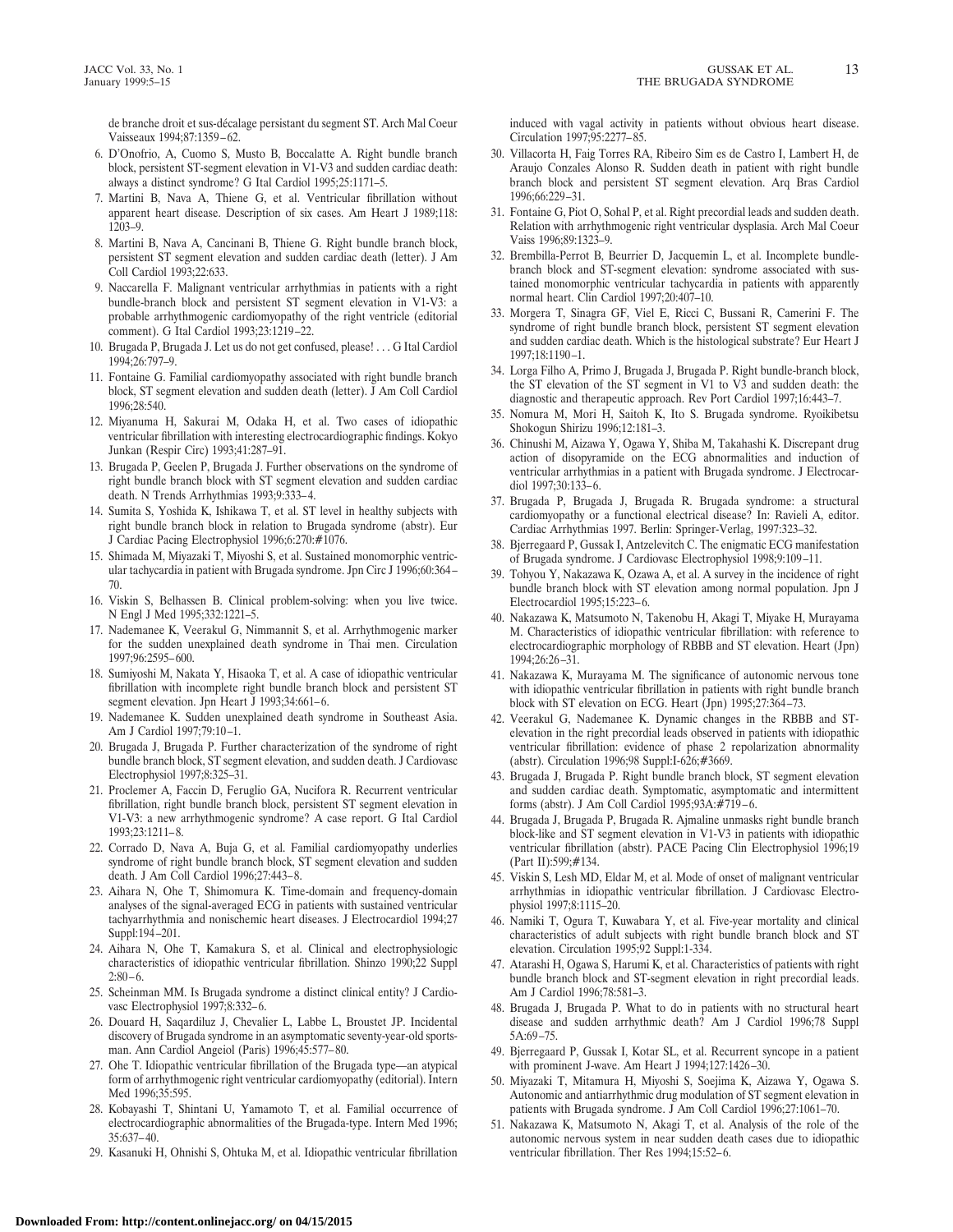- 52. Gussak I. The significance of the electrocardiographic J wave: from hypothermia to Brugada syndrome. Med World 1997;2:237–9.
- 53. Manios E, Fenelon G, Malacky T, Fo AL, Brugada P. Life threatening ventricular arrhythmias in patients with minimal or no structural heart disease: experience with implantable cardioverter defibrillator. [Internet] http://www.heartweb.org/heartweb/0197/icd0003.htm [1997;2:U 24-U 30].
- 54. Brugada P, Brugada R, Brugada J. Brugada syndrome. [Internet] http:// www.netvision.be/brugada [1997, Nov 23].
- 55. Chen Q, Kirsch GE, Zhang D, et al. Genetic basis and molecular mechanisms for idiopathic ventricular fibrillation. Nature 1998;392:293–45.
- 56. Morace G, Padeletti L, Porciani MC, Fantini F. Effect of isoproterenol on the early repolarization syndrome. Am Heart J 1979;97:343–7.
- 57. Harumi K, Burgess MJ, Abildskov JA. A theoretical model of the T-wave. Circulation 1966;34:657–68.
- 58. Spach MS, Barr RC. Origin of epicardial ST-T wave potentials in the intact dog. Circ Res 1976;39:475–87.
- 59. Yan GX, Antzelevitch C. Cellular basis for idiopathic VT/VF syndrome (abstr). Circulation 1996;94:I-625.
- 60. Yan G-X, Antzelevitch C. Cellular basis for the electrocardiographic J wave. Circulation 1996;93:372–9.
- 61. Antzelevitch C, Nesterenko VV, Yan GX. Ionic processes underlying the action potential. In: Liebman J, editor. Electrocardiology '96: From the Cell to the Body Surface. Singapore: World Scientific Publishing Co. Pte. Ltd., 1996:219–29.
- 62. Gussak I, Bjerregaard P, Greenwalt T, Chaitman BR. Electrophysiological peculiarities of the ECG J wave: from hypothermia to Brugada syndrome. In: Liebman J, editor. Electrocardiography '96: From the Cell to the Body Surface. Singapore: World Scientific Publishing Co. Pte. Ltd., 1996:261–54.
- 63. Osher HL, Wolff L. Electrocardiographic pattern simulating acute myocardial injury. Am J Med Sci 1953;226:541–5.
- 64. Edeiken J. Elevation of RS-T segment, apparent or real in right precordial leads as probably normal variant. Am Heart J 1954;48:331–9.
- 65. Roesler H. An electrocardiographic study of high take-off of the  $R(R')$ -T segment in right precordial leads. Altered repolarization. Am J Cardiol 1960;6:920–8.
- 66. Marriott HJL. Practical Electrocardiography. 7th ed. Baltimore: Williams & Williams, 1988.
- 67. Calo AA. The triad secondary R wave, RS-T segment elevation and T waves inversion in right precordial leads: a normal electrocardiographic variant. G Ital Cardiol 1975;5:955–60.
- 68. Parisi AF, Beckmann CH, Lancaster MC. The spectrum of ST elevation in the electrocardiograms of healthy adult men. J Electrocardiol 1971;4:137– 44.
- 69. Tate RB, Manfreda J, Cuddy TE. Electrocardiographic abnormalities and the risk of sudden death: the Manitoba follow-up study, 1948–1993 (abstr). Circulation 1997;96 Suppl:#2272.
- 70. Matsuo K, Shimizu W, Kurita T, et al. Dynamic changes of 12-lead electrocardiograms in a patient with Brugada syndrome. J Cardiovasc Electrophysiol 1998;9:508–12.
- 71. Wasserburger RH, Alt WJ, Lloyd CJ. The normal RS-T segment elevation variant. Am J Cardiol 1961;8:184–92.
- 72. Lehman KG, Shandling AH, Yusi AU, Froulicher VF. Altered ventricular repolarization in central sympathetic dysfunction associated with spinal cord injury. Am J Cardiol 1989;63:1498–504.
- 73. Eidelberg EE. Cardiovascular response to experimental spinal cord compression. J Neurosurg 1973;38:326–31.
- 74. Evans DE, Kobrine AI, Rizzoli HV. Cardiac arrhythmias accompanying acute compression of the spinal cord. J Neurosurg 1980;52:52–9.
- 75. Munger RG. Sudden Death in Sleep Among Asian Adults. PhD dissertation, University of Washington. Ann Arbor: University Microfilms International, 1987.
- 76. Baron RC, Thacker SB, Corelkin L, Vernon AA, Taylor WR, Choi K. Sudden death among Southeast Asian refugees. JAMA 1983;250:2947–51.
- 77. Gotoh K. A histopathological study on the conduction system of the so-called Pokkuri disease (sudden unexpected cardiac death of unknown origin in Japan). Jpn Circ J 1976;40:753–68.
- 78. Severini GM, Krajinovic M, Pinamonti B, et al. A new locus for arrhythmogenic right ventricular dysplasia on long arm chromosome 14. Genomics 1996;31:193–200.
- 79. Rampazzo A, Nava A, Miorin M, et al. ARVD4, a new locus for

arrhythmogenic right ventricular cardiomyopathy, maps to chromosome 2 long arm. Genomics 1997;15;45:259–63.

- 80. Ausma J, Wijffels M, Vaneys G, et al. Dedifferentiation of atrial cardiomyocytes as a result of chronic atrial fibrillation. Am J Pathol 1997;151:985–97.
- 81. Antzelevitch C. The Brugada syndrome. J Cardiovasc Electrophysiol 1998; 9:513–6.
- 82. Brugada J, Brugada R, Brugada P. Right bundle-branch block and STsegment elevation in leads  $V_1$  through  $V_3$ . A marker for sudden death in patients without demonstrable structural heart disease. Circulation 1998; 97:457–60.
- 83. Gussak I. I<sub>to</sub> blockade by 4-aminopyridine: a new approach to stabilize the electrical activity of the heart. In: Anand R, Smith P, Warne P, editors. Emerging Therapeutic Targets. London: Ashley Publications Ltd, 1997: 133–5.
- 84. Suzuki J, Tsubone H, Sugano S. Characteristics of ventricular activation and recovery patterns in the rat. J Vet Med Sci 1992;54:711–6.
- 85. Barry DM, Nerbonne JM. Myocardial channels: electrophysiological and molecular diversity. Annu Rev Physiol 1996;58:363–94.
- 86. Langer GA, Brady AJ, Tan ST, Serena SD. Correlation of the glucoside response, the force staircase, and the action potential configuration in the neonatal rat heart. Circ Res 1975;36:744–52.
- 87. Couch JR, West TC, Hoff HE. Development of the action potential of the prenatal rat heart. Circ Res 1969;24:19–31.
- 88. Bernard C, Gargouil YM. Acquisitions successives, chez l'embrion de rat, des permébilités de la membrane myocardique. CR Acad Sci (Paris) 1970;270:1495–8.
- 89. Litovsky SH, Antzelevitch C. Transient outward current prominent in canine ventricular epicardium but not endocardium. Circ Res 1988;62:116– 26.
- 90. Antzelevitch C, Sicoury S, Litovsky SH, et al. Heterogeneity within the ventricular wall. Circ Res 1991;69:1427–49.
- 91. Antzelevitch C, Litovsky SH, Lukas A. Epicardium versus endocardium: electrophysiology and pharmacology. In: Zipes D, Jalife J, editors. Cardiac Electrophysiology, From Cell to Bedside. New York: WB Saunders, 1990:386–95.
- 92. Lukas A, Antzelevitch C. Phase 2 reentry as a mechanism of initiation of circus movement reentry in canine epicardium exposed to simulated ischemia. The antiarrhythmic effects of 4-aminopyridine. Cardiovasc Res 1996;32:593–603.
- 93. Lukas A, Antzelevitch C. The contribution of  $K<sup>+</sup>$  currents to electrical heterogeneity across the canine ventricular wall under normal and ischemic conditions. In: Dhalla NS, Pierce GN, Panagia V, editors. Pathophysiology of Heart Failure. Boston: Academic Publishers, 1996:440–56.
- 94. Sun ZQ, Antzelevitch C. Ionic basis for the electrocardiographic J wave (abstr). Circulation 1996;94:I-669.
- 95. Di Diego JM, Antzelevitch C. High  $[Ca<sup>2+</sup>]$ -induced electrical heterogeneity and extrasystolic activity in isolated canine ventricular epicardium: phase 2 reentry. Circulation 1994;89:1839–50.
- 96. Di Diego JM, Antzelevitch C. Pinacidil-induced electrical heterogeneity and extrasystolic activity in canine ventricular tissues: does activation of ATP-regulated potassium current promote phase 2 reentry? Circulation 1993;88:1177–89.
- 97. Krishnan SC, Antzelevitch C. Flecainide-induced arrhythmia in canine ventricular epicardium: phase 2 Reentry? Circulation 1993;87:562–72.
- 98. Lukas A, Antzelevitch C. Differences in the electrophysiological response of canine ventricular epicardium and endocardium to ischemia: role of the transient outward current. Circulation 1993;88:2903–15.
- 99. Litovsky SH, Antzelevitch C. Rate dependence of action potential duration and refractoriness in canine ventricular endocardium differs from that of epicardium: the role of the transient outward current. J Am Coll Cardiol 1989;14:1053–66.
- 100. Antzelevitch C, Sicouri S, Lukas A, et al. Clinical implications of electrical heterogeneity in the heart: the electrophysiology and pharmacology of epicardial, M and endocardial cells. In: Podrid PJ, Kowey PR, editors. Cardiac Arrhythmia: Mechanism, Diagnosis and Management. Baltimore, MD: William & Wilkins, 1995:88–107.
- 101. Litovsky SH, Antzelvitch C. Differences in the electrophysiological response of canine ventricular subendocardium and subepicardium to acetylcholine and isoproterenol. A direct effect of acetylcholine in ventricular myocardium. Circ Res 1990;67:615–27.
- 102. Krishnan SC, Antzelevitch C. Sodium channel blockade produces opposite